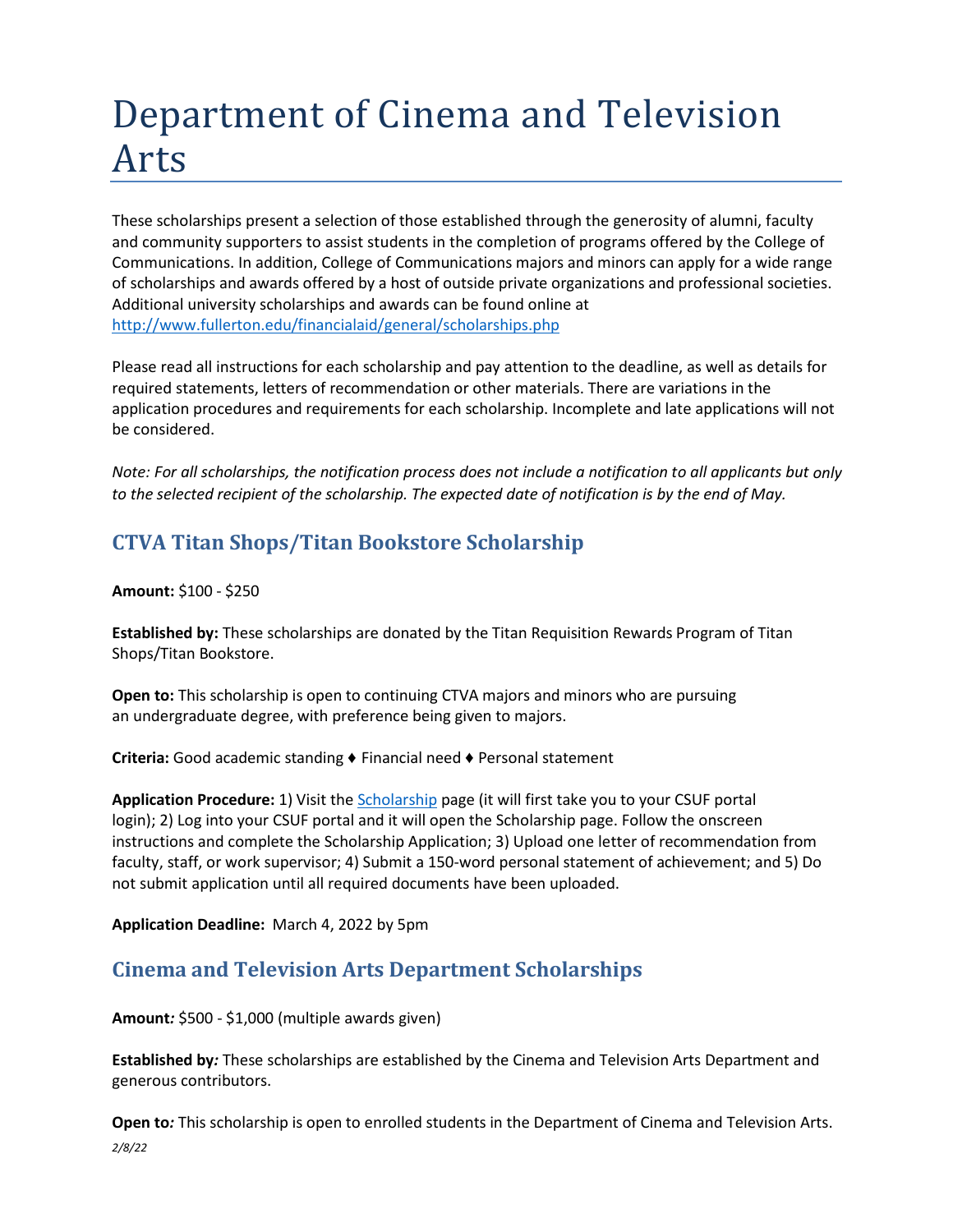**Criteria***:* Financial need ♦ Good academic standing

**Application Procedure:** 1) Visit th[e Scholarship](https://my.fullerton.edu/Portal/Scholarships/) page (it will first take you to your CSUF portal login); 2) Log into your CSUF portal and it will open the Scholarship page. Follow the onscreen instructions and complete the Scholarship Application; 3) Upload one letter of recommendation from faculty, staff, or work supervisor; 4) Submit a 150-word personal statement of achievement; and 5) Do not submit application until all required documents have been uploaded.

**Application Deadline:** March 4, 2022 by 5pm

## **The Lorenzo Soria Scholarship**

**Amount:** \$1,000

**Established by:** This scholarship was established and funded by The Hollywood Foreign Press Association to provide educational opportunities for future professionals in the entertainment industries.

**Open to:** This scholarship is open to continuing CTVA majors who are pursuing an undergraduate degree. **Criteria:** 2.5 GPA overall ♦ Continuing studies ♦ Currently enrolled at CSUF

**Application Procedure:** 1) Visit th[e Scholarship](https://my.fullerton.edu/Portal/Scholarships/) page (it will first take you to your CSUF portal login); 2) Log into your CSUF portal and it will open the Scholarship page. Follow the onscreen instructions and complete the Scholarship Application; 3) Upload one letter of recommendation from faculty, staff, or work supervisor; 4) Submit a 150-word personal statement of achievement; and 5) Do not submit application until all required documents have been uploaded.

**Application Deadline:** March 4, 2022 by 5pm

## **Linda Giffin Citron Scholarship**

**Amount:** \$1500

**Established by:** This scholarship was created by the Citron family in honor of Linda Giffin Citron. Linda was a CSUF Communications major and had a successful career in film and television as a Script Supervisor. Her career included projects with major studios, various television networks, and the American Film Institute. She was also a technical advisor to the Sundance Institute's Filmmakers program.

**Open To:** This scholarship is open to CTVA majors who are pursuing an undergraduate degree.

**Criteria:** 3.0 GPA ♦ Full-time enrollment ♦ Financial need

**Application Procedure:** 1) Visit the [Scholarship](https://my.fullerton.edu/Portal/Scholarships/) page (it will first take you to your CSUF portal login); 2) Log into your CSUF portal and it will open the Scholarship page. Follow the onscreen instructions and complete the Scholarship Application; 3) Upload one letter of recommendation from faculty, staff, or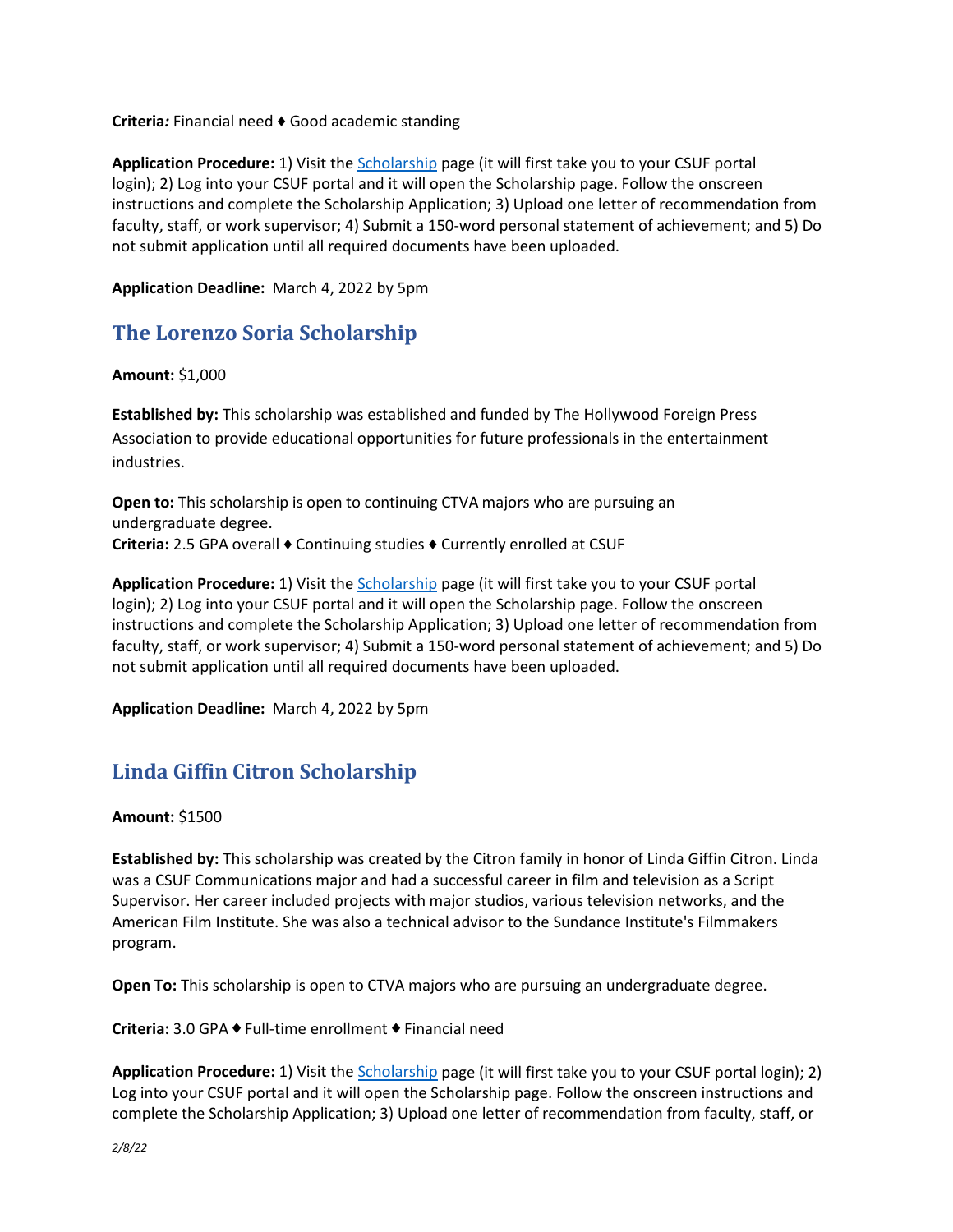work supervisor; 4) Submit a 150-word personal statement of achievement; 5) Do not submit the application until all required documents have been uploaded.

**Application Deadline:** March 4, 2022 by 5pm

# College of Communications Scholarships

All College of Communications scholarship recipients must write and send a thank-you letter to the donor. Templates for these letters will be provided. Recipients also will be required to submit a 50- to 100-word bio and professional-style headshot to be used in college or department newsletters, social media or other material publicizing scholarship winners. *The deadline and application process for the college-wide scholarships is different than the department process, so please pay careful attention to when scholarships are due.*

# **Bergstrom Family Scholarship**

**Amount***:* \$1,000 (multiple awards given)

**Established by***:* This endowed scholarship was created by Richard Bergstrom on behalf of the Bergstrom Family to support students with financial need who have overcome significant challenges while pursuing their degree.

**Open to***:* This scholarship is open to students who are pursuing a major or minor in the College of Communications (any of the four departments HCOM, CTVA, COMD, and COMM).

**Criteria:** 2.5 GPA ♦ full-time enrollment ♦ financial need ♦ one-page essay

**Application Procedure** 1) Visit the [Scholarship](https://my.fullerton.edu/Portal/Scholarships/) page (it will first take you to your CSUF portal login); 2) Log into your CSUF portal and it will open the Scholarship page. Follow the onscreen instructions and complete the Scholarship Application; 3) Include a description of any hardship or challenges in the question portion of the online application which are relevant to this scholarship; and 4) Do not submit application until all required documents have been uploaded.

**Application Deadline:** March 1 by 5pm

# **Tien Family Scholarship**

**Amount***:* \$1,000

### **Established by***:*

*2/8/22* This scholarship was established by CSUF College of Communications alumna Quyen Tien on behalf of the Tien Family to support students with financial need who have overcome significant challenges while pursuing their degree.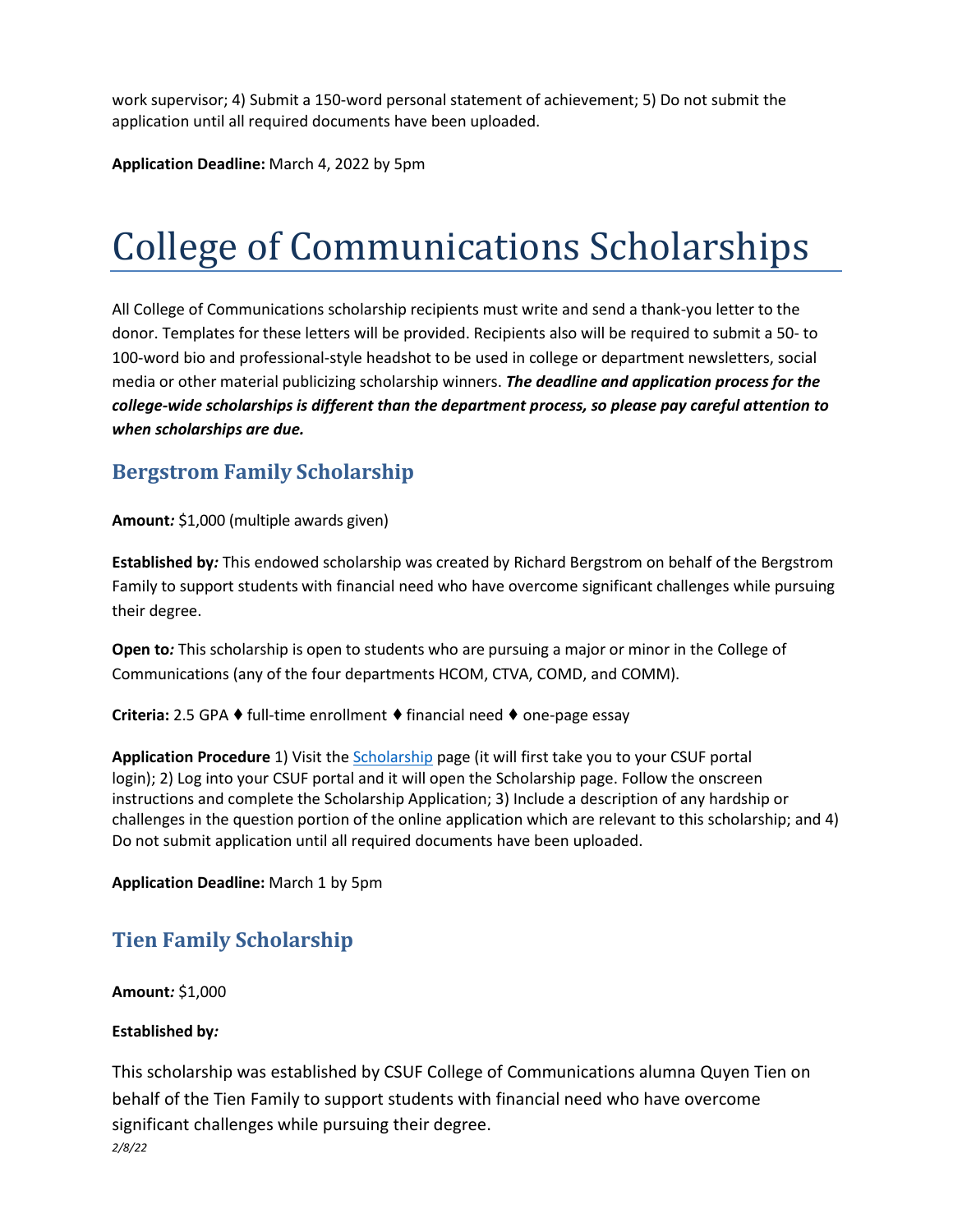**Open to***:* This scholarship is open to undergraduate students who are pursuing a major or minor in the College of Communications (any of the four departments HCOM, CTVA, COMD, and COMM).

**Criteria:** 2.5 GPA ♦ Full-time enrollment ♦ Financial need ♦ One-page essay

**Application Procedure:** 1) Visit the [Scholarship](https://my.fullerton.edu/Portal/Scholarships/) page (it will first take you to your CSUF portal login); 2) Log into your CSUF portal and it will open the Scholarship page. Follow the onscreen instructions and complete the Scholarship Application; 3) Complete a Free Application for Federal Student Aid (FASFA), or if you currently receive financial aid, please attach a copy of your "award" that is available through TITAN Online on your Portal, for establishing financial aid; 4) Submit a one page (approximately 500 words) essay sharing your experience overcoming significant personal or financial challenges while attending college. Please share how this scholarship will support your educational and personal goals.; and 5) Do not submit application until all required documents have been uploaded.

**Application Deadline:** March 1 by 5pm

## **Denise Harrison Integrity Award**

#### **Amount***:* \$1,000

**Established by***:* This award is named in memory of Denise Anne Harrison, a 1991 communications (journalism) master's graduate. Denise was known by colleagues, friends and family for her generosity of spirit and unwavering integrity. Her professional career included work for several aerospace companies including Hughes Aircraft Company and as an independent contractor/free-lance writer for several audio-visual companies, most recently as the director of marketing communications for Professional Systems Network International. A compassionate and caring person, Denise also donated her time to animal shelters and served on the board of a nonprofit for missing persons called Project Jason.

**Open to***:* This scholarship is open to students who are currently pursuing a master's degree in the College of Communications (any of the four areas: M.A., Communications; M.A., Communications Studies; M.A., Communicative Disorders; M.F.A., Screenwriting).

**Criteria***:* 3.3 GPA overall ♦ integrity in educational studies and/or professional work

**Application Procedure:** 1) Visit the [Scholarship](https://my.fullerton.edu/Portal/Scholarships/) page (it will first take you to your CSUF portal login); 2) Log into your CSUF portal and it will open the Scholarship page. Follow the onscreen instructions and complete the Scholarship Application; 3) Write a brief essay why you think you would be a good representative for this scholarship; and 4) Do not submit application until all required documents have been uploaded.

### **Application Deadline:** March 1 by 5pm

## **The John and Jessie Maxwell Communications Scholarship**

**Amount***:* \$250 to \$1,000 (multiple awards given)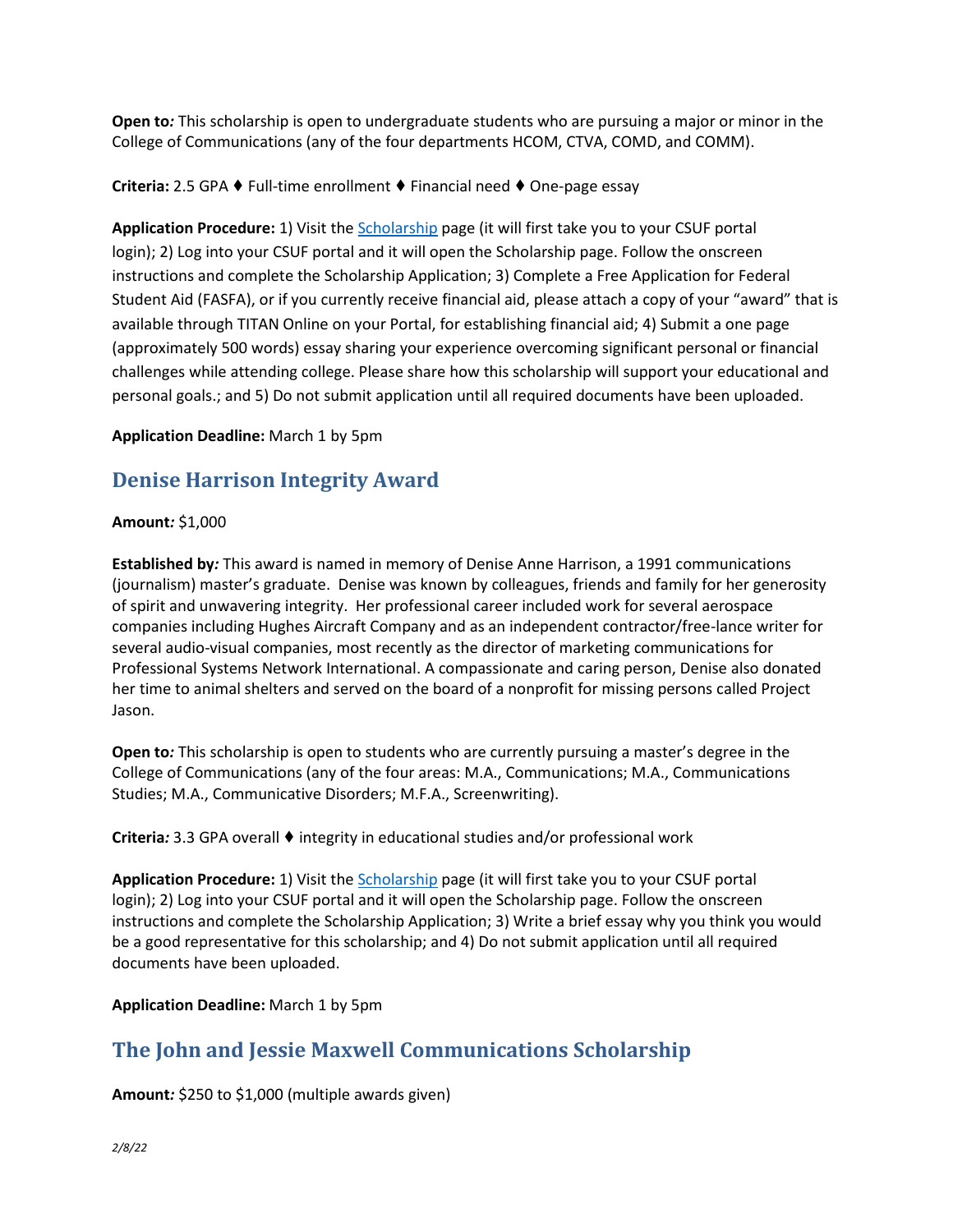**Established by***:* This scholarship was established and funded by an endowment from John William Maxwell, founding chair of the Department of Communications at Cal State Fullerton.

**Open to***:* This scholarship is open to all Communications and CTVA students, including continuing majors and incoming transfer or freshmen students who declare Communications or CTVA as a major.

**Criteria***:* Good academic standing

**Application Procedure:** 1) Visit th[e Scholarship](https://my.fullerton.edu/Portal/Scholarships/) page (it will first take you to your CSUF portal login); 2) Log into your CSUF portal and it will open the Scholarship page. Follow the onscreen instructions and complete the Scholarship Application; 3) Write a personal statement outlining your academic and/or career goals and this scholarship could benefit you (including how study abroad plans will impact your education if applicable); and 4) Do not submit application until all required documents have been uploaded.

#### **Application Deadline:** March 1 by 5pm

## **Guadalupe Austin Memorial Scholarship**

#### **Amount***:* \$1,000

**Established by***:* This scholarship is named for Guadalupe Austin, in her memory, by husband Steven and daughter Jennifer, to support students who have experienced financial hardship due to the loss of a spouse, parent or close family member. Steven is a 1984 graduate from the College of Communications and hopes to help others facing a loss of a loved one by providing a scholarship in Guadalupe's name.

**Open to***:* This scholarship is open to students who are pursuing a major or minor in the College of Communications (any of the four departments HCOM, COMD, CTVA, and COMM)

#### **Criteria***:* 2.5 GPA overall ♦ continuing studies ♦ currently enrolled at CSUF

**Application Procedure:** 1) Visit th[e Scholarship](https://my.fullerton.edu/Portal/Scholarships/) page (it will first take you to your CSUF portal login); 2) Log into your CSUF portal and it will open the Scholarship page. Follow the onscreen instructions and complete the Scholarship Application; 3) Write a brief essay about your loss and its impact on your life; and 4) Do not submit application until all required documents have been uploaded.

#### **Application Deadline:** March 1 by 5pm

## **Lucio Villo Scholarship**

#### **Amount***:* \$1,000

**Established by***:* The purpose of the gift will be to provide annual funding of \$1,000 to support the Lucio Villa Scholarship in the College of Communications.

**Open to***:* It is open to students who are pursuing an undergraduate degree in the College of Communications. Special consideration given to students who participate in the Latino Communications Institute.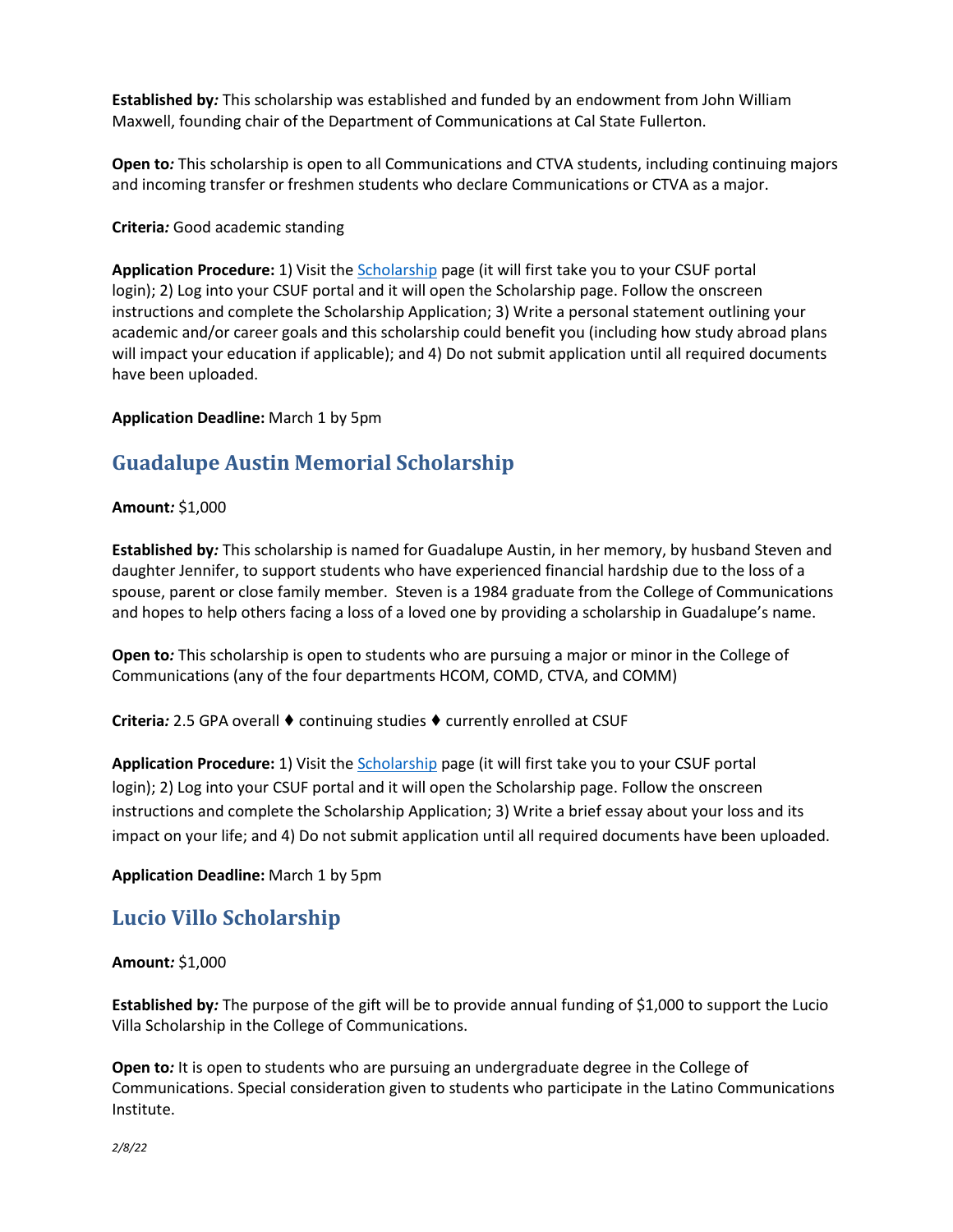**Criteria***:* 2.5 GPA overall ♦ full-time CSUF enrollment ♦ financial need

**Application Procedure:** 1) Visit th[e Scholarship](https://my.fullerton.edu/Portal/Scholarships/) page (it will first take you to your CSUF portal login); 2) Log into your CSUF portal and it will open the Scholarship page. Follow the onscreen instructions and complete the Scholarship Application; 3) Submit a one-page essay explaining your career goals.

**Application Deadline:** March 1 by 5pm

### **Mona A. Baset Scholarship**

**Amount***:* \$2,500

**Established by***:* The purpose of the gift will be to provide annual funding of \$2,500 to support the Mona A. Baset Scholarship in the College of Communications.

**Open to***:* It is open to students who are pursuing an undergraduate degree in the College of Communications (any of the four departments HCOM, CTVA, COMD, and COMM).

**Criteria***:* 3.0 GPA overall ♦ full-time CSUF enrollment ♦ financial need ♦one-page essay

**Application Procedure:** 1) Visit th[e Scholarship](https://my.fullerton.edu/Portal/Scholarships/) page (it will first take you to your CSUF portal login); 2) Log into your CSUF portal and it will open the Scholarship page. Follow the onscreen instructions and complete the Scholarship Application; 3) One-page essay explaining your community service and/or leadership activities

**Application Deadline:** March 1 by 5pm

## **Viet Dzung Human Rights Scholarship**

**Amount***:* \$500 (two awards given)

**Established by***:* This scholarship is named in memory of Viet Dzung (1958-2013), a legendary radio commentator, columnist and activist. Upon fleeing from Vietnam after the Fall of Saigon in 1975, Viet Dzung settled in the United States and rose to fame as a singer, songwriter and political commentator. Using radio, television and newspaper mediums, he spoke out against communism, advocated for human rights and encouraged young people to get involved in their community.

**Open to***:* It is open to students who are pursuing an undergraduate degree in the College of Communications (any of the four departments HCOM, CTVA, COMD, and COMM).

**Criteria***:* 2.5 GPA ♦ Full-time ♦ Selected recipients should write a 1 page essay demonstrating an interest in human rights, experience fighting injustices, and/or advocacy work.

*2/8/22* **Application Procedure:** 1) Visit th[e Scholarship](https://my.fullerton.edu/Portal/Scholarships/) page (it will first take you to your CSUF portal login); 2) Log into your CSUF portal and it will open the Scholarship page. Follow the onscreen instructions and complete the Scholarship Application; 3) Selected recipients should write a 1 page essay demonstrating an interest in human rights, experience fighting injustices, and/or advocacy work; and 4)